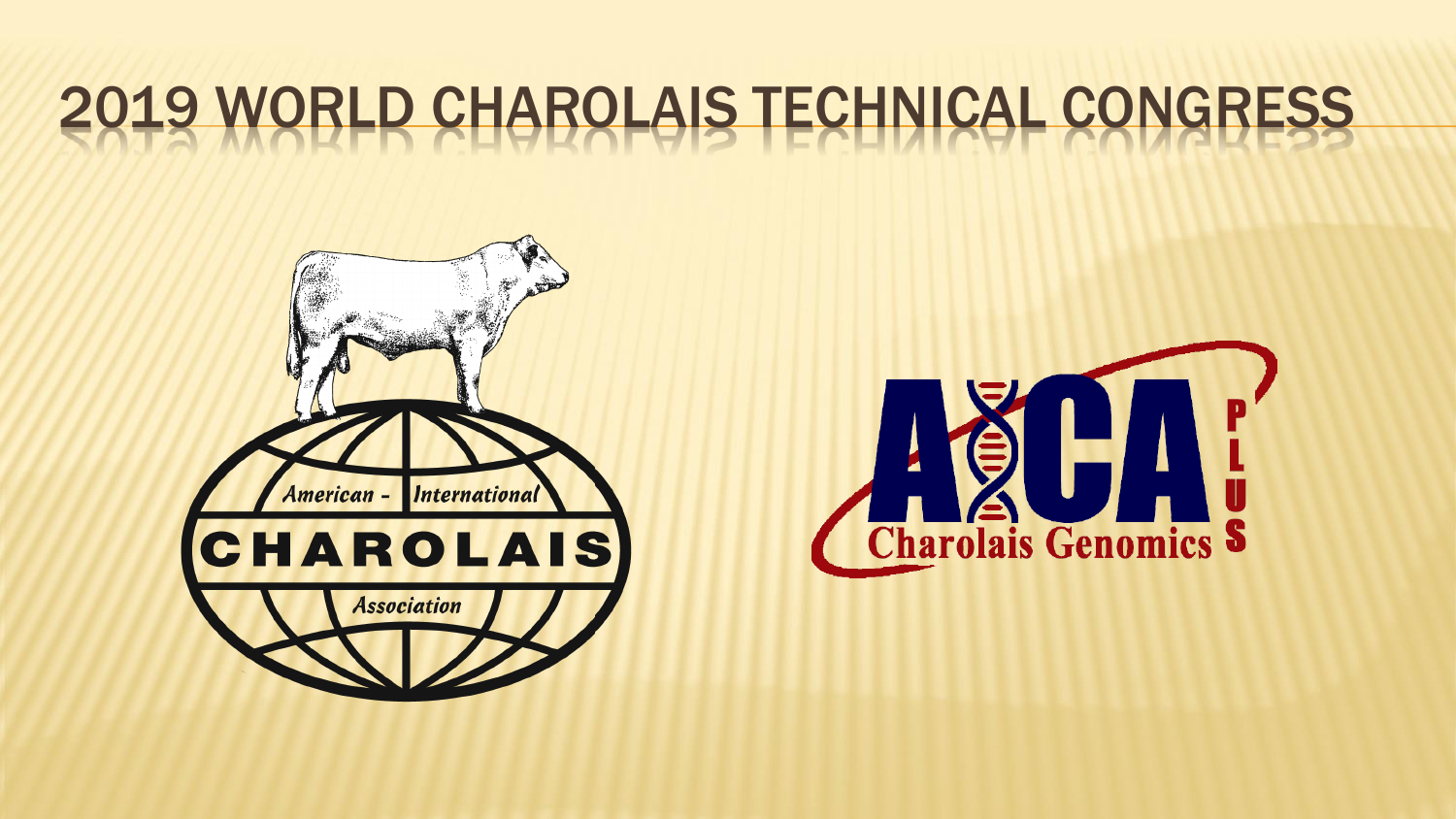## **CHAROLAIS REGISTRATION CATEGORIES**

|                             | 2018   | 2017   |
|-----------------------------|--------|--------|
| <b>Charolais Purebred</b>   | 34,037 | 34,534 |
| <b>Recorded Charolais</b>   | 1,090  | 1,133  |
| <b>Percentage Charolais</b> | 457    | 519    |
| <b>Red Charolais</b>        | 446    | 485    |
| <b>Charbray</b>             | 9      | 12     |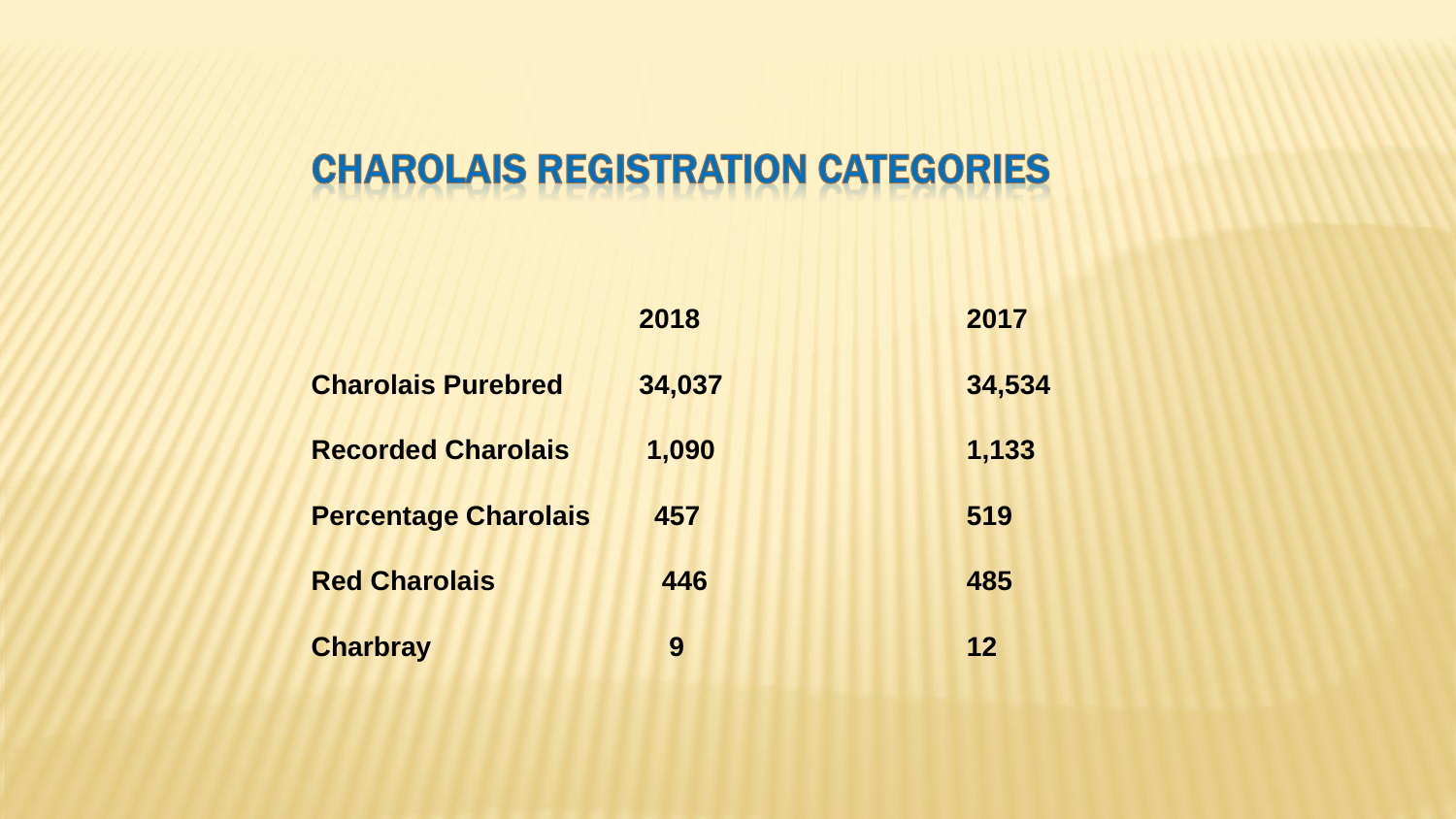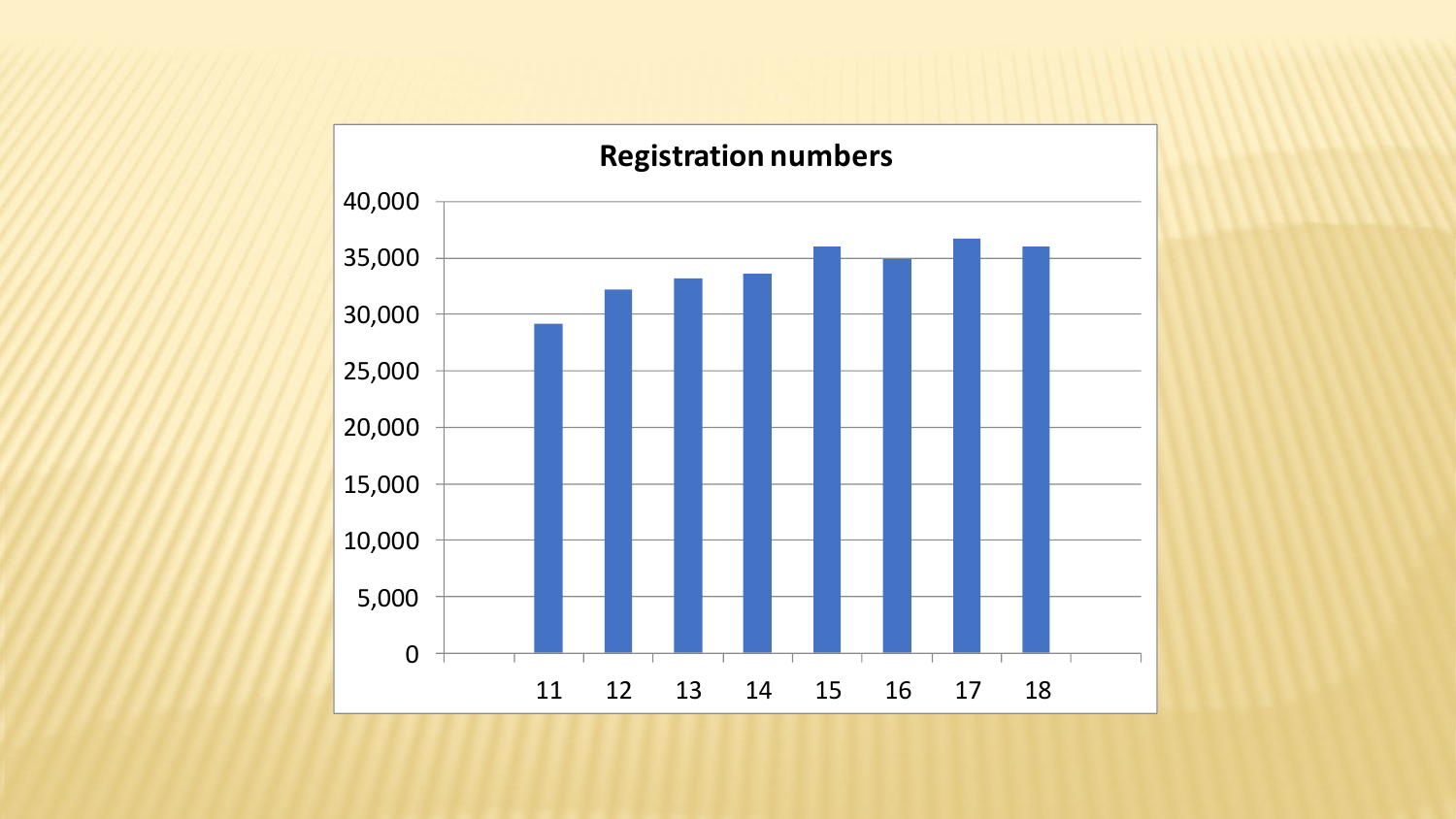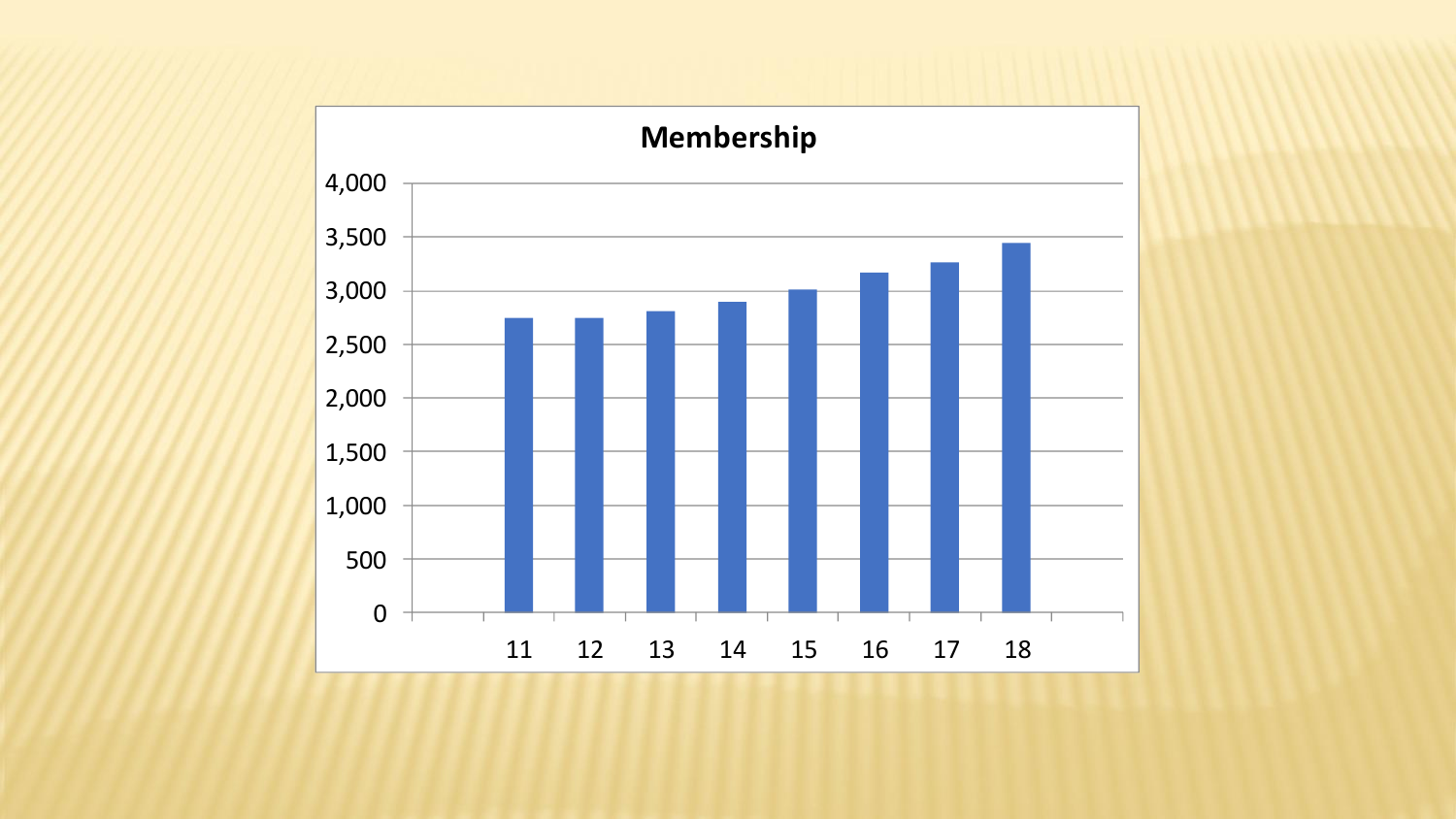## ➢ 2015- AICA provides Genomically Enhanced Expected Progeny Differences (GE-EPD)

*Utilized a multi-step approach based on calibration research*

### ➢ Spring 2018 AICA National Cattle Evaluation (NCE) released EPD incorporating the use of single-step genomic evaluation.

*Single-Step updates genomic information each time the evaluation is run utilizing all sources of information – Pedigree, performance, progeny data and genomic results.*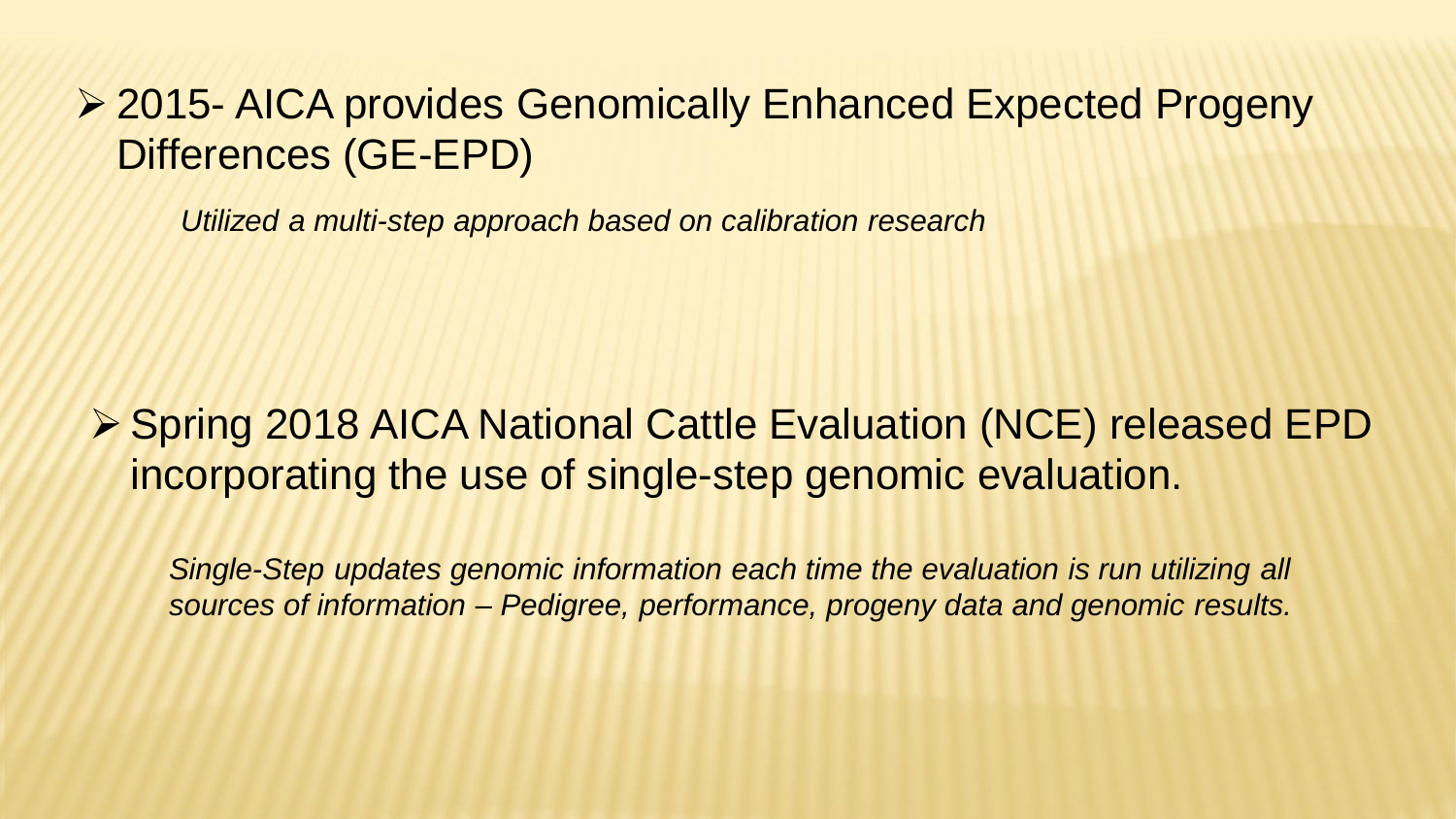## AICA UTILIZES-

# KNEDGEN<sup>®</sup> GGP Bovine 50K

➢ Detects gene markers that have the greatest influence on economically important traits and the most impact on the Key traits that cattle inherit from their parents.

*Breeder Cost - \$25*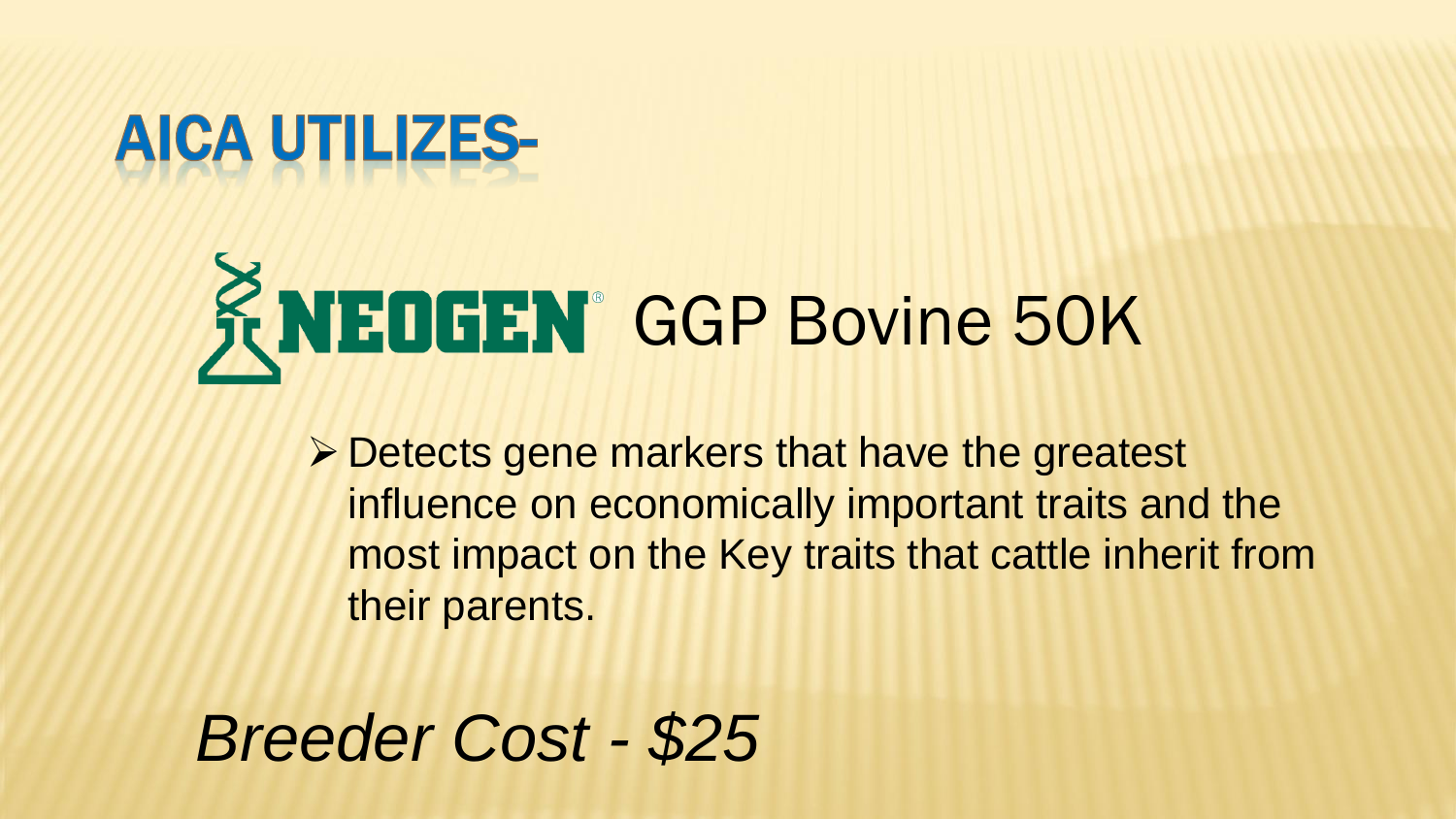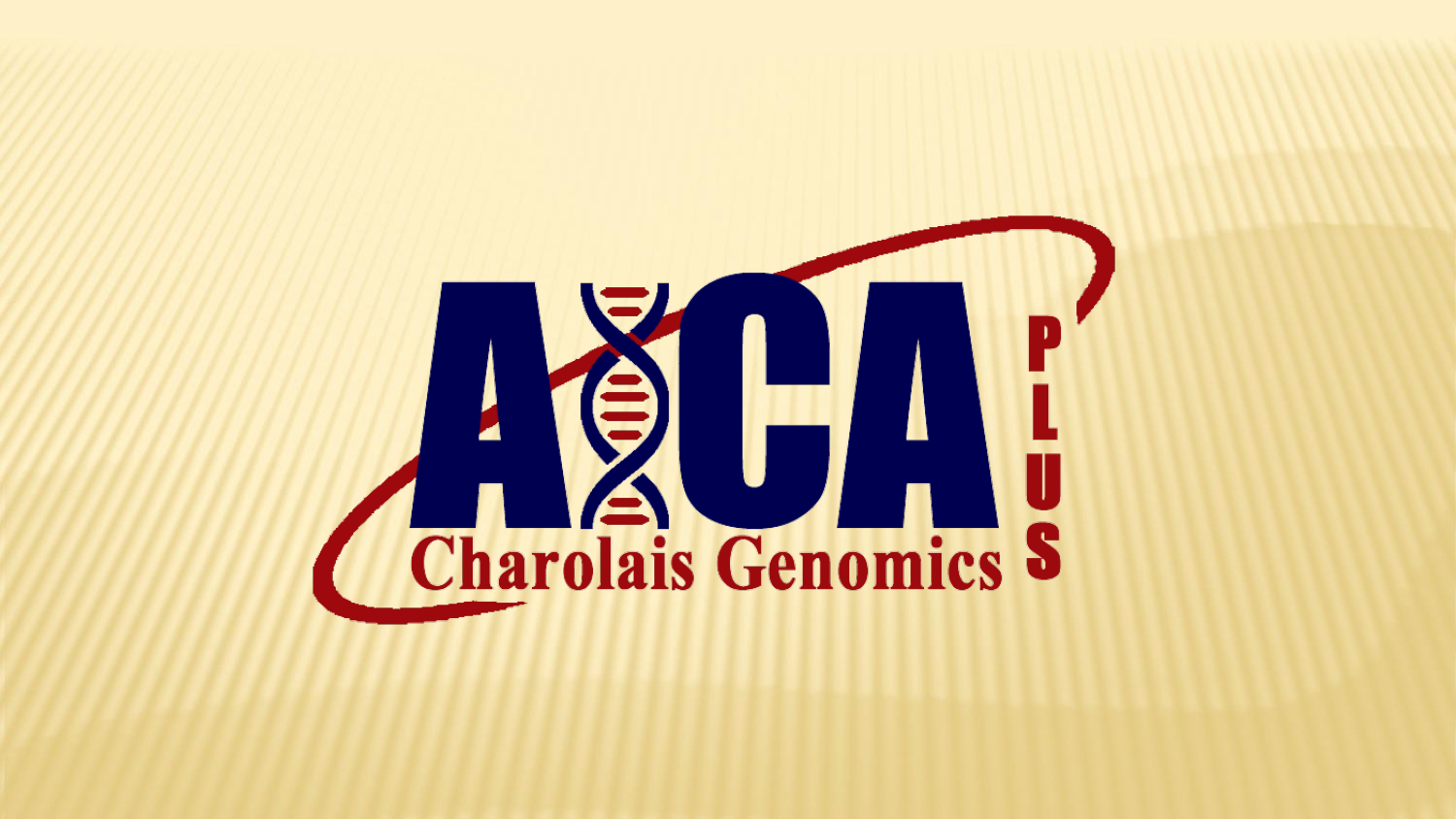**Planned AICA Genetic Evaluation Updates National Cattle Evaluation (NCE)**

| <b>Data Cutoff</b>  | <b>Publish Results</b> |
|---------------------|------------------------|
| Feb. 1st            | <b>March 1st</b>       |
| <b>April 1st</b>    | May 1st                |
| <b>June 1st</b>     | <b>July 1st</b>        |
| <b>August 1st</b>   | <b>September 1st</b>   |
| October 1st         | <b>November 1st</b>    |
| <b>December 1st</b> | <b>January 1st</b>     |

**Data cutoff and NCE public release dates are approximate. DNA tests can be run at any age. Plan ahead for DNA testing results to be included into EPDs**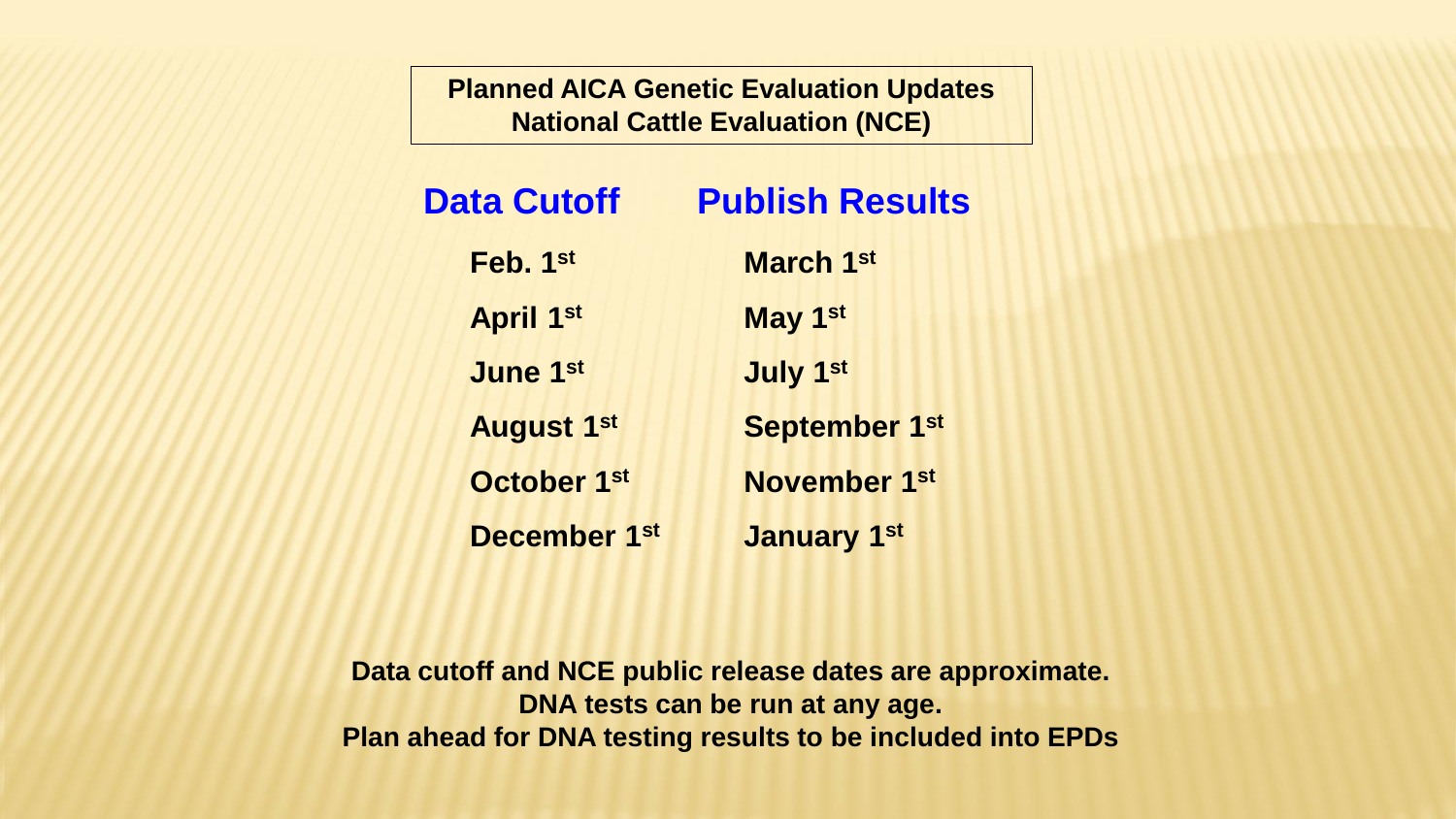#### **NCE Genomic Counts**

| <b>Single-Step</b><br><b>Evaluation</b> | <b>Genotypes</b><br><b>included</b> |
|-----------------------------------------|-------------------------------------|
| <b>March 2019</b>                       | 5,094                               |
| <b>January 2019</b>                     | 4,616                               |
| <b>September 2018</b>                   | 4,061                               |
| <b>May 2018</b>                         | 2,462                               |
| <b>January 2018</b>                     | 1,945                               |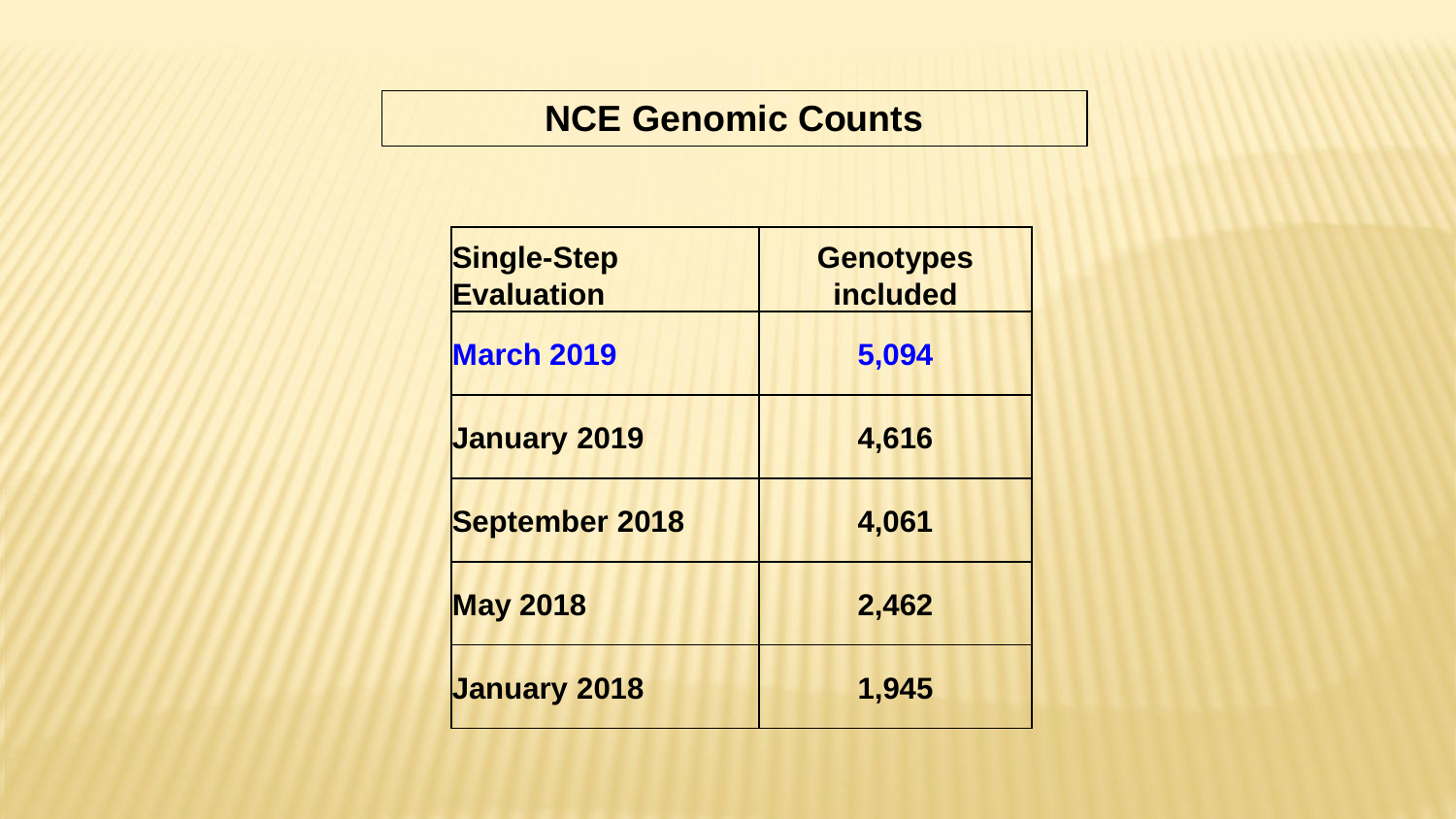**NCE Performance Records Added (for March 2019)**

| <b>Phenotypes</b>  | <b>Records</b><br><b>Added</b> |
|--------------------|--------------------------------|
| <b>CE Scores</b>   | 985                            |
| <b>Birth wt</b>    | 5,753                          |
| <b>Weaning wt</b>  | 5,182                          |
| <b>Yearling wt</b> | 2,589                          |
| <b>Scrotal</b>     | 380                            |
| <b>Ultrasound</b>  | 493                            |

**478 Genotypes were added**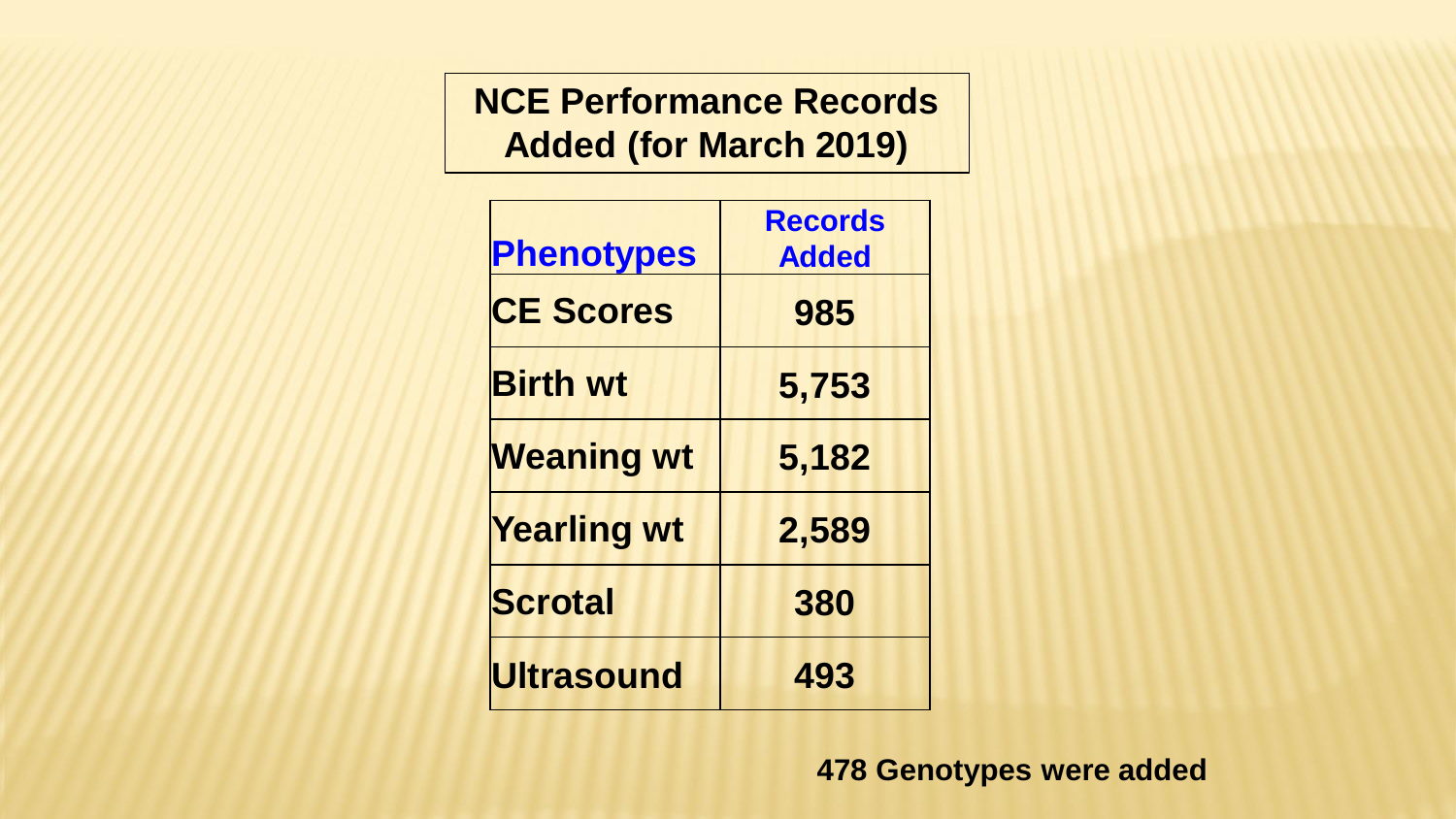#### **AICA Single-Step Genetic Evaluation**

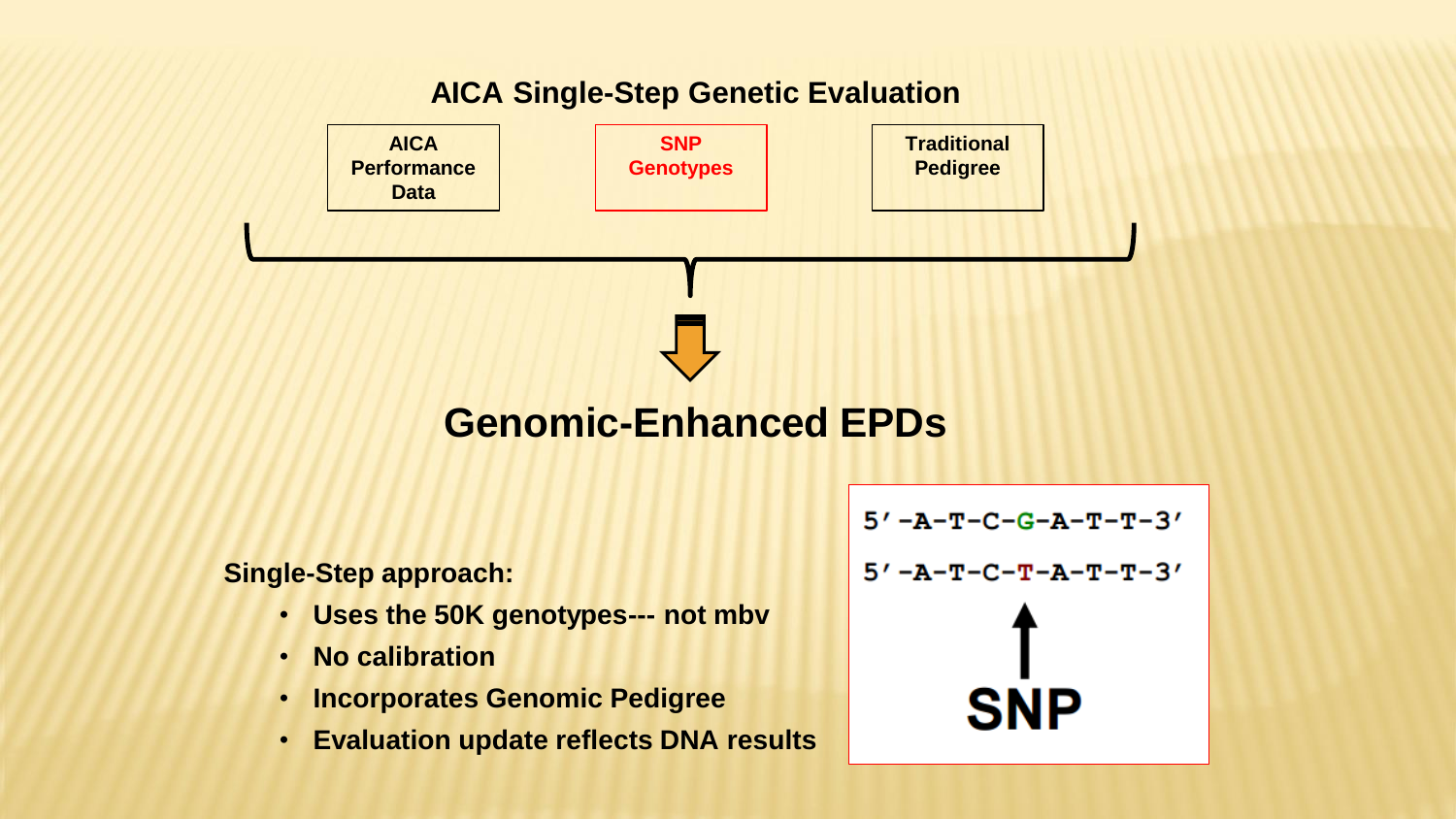#### **AICA NCE Accuracy**

#### **DNA test**

- **No contemporary group weaning performance data**
- **No previous EPDs in NCE**

|         | bw acc | ww acc | yw acc | milk acc |
|---------|--------|--------|--------|----------|
| average | 0.30   | 0.27   | 0.23   | 0.20     |
| min     | 0.14   | 0.11   | 0.08   | 0.06     |
| max     | 0.39   | 0.36   | 0.33   | 0.31     |
|         |        |        |        |          |

With Contemporary group performance data and DNA test **weights**

|         | bw acc | ww acc            | yw acc | milk acc |
|---------|--------|-------------------|--------|----------|
| average | 0.41   | 0.33 <sub>1</sub> | 0.281  | 0.20     |
| Imin    | 0.30   | 0.24              | 0.17   | 0.13     |
| lmax    | 0.44.  | 0.37              | 0.36   | 0.28     |
|         |        |                   |        |          |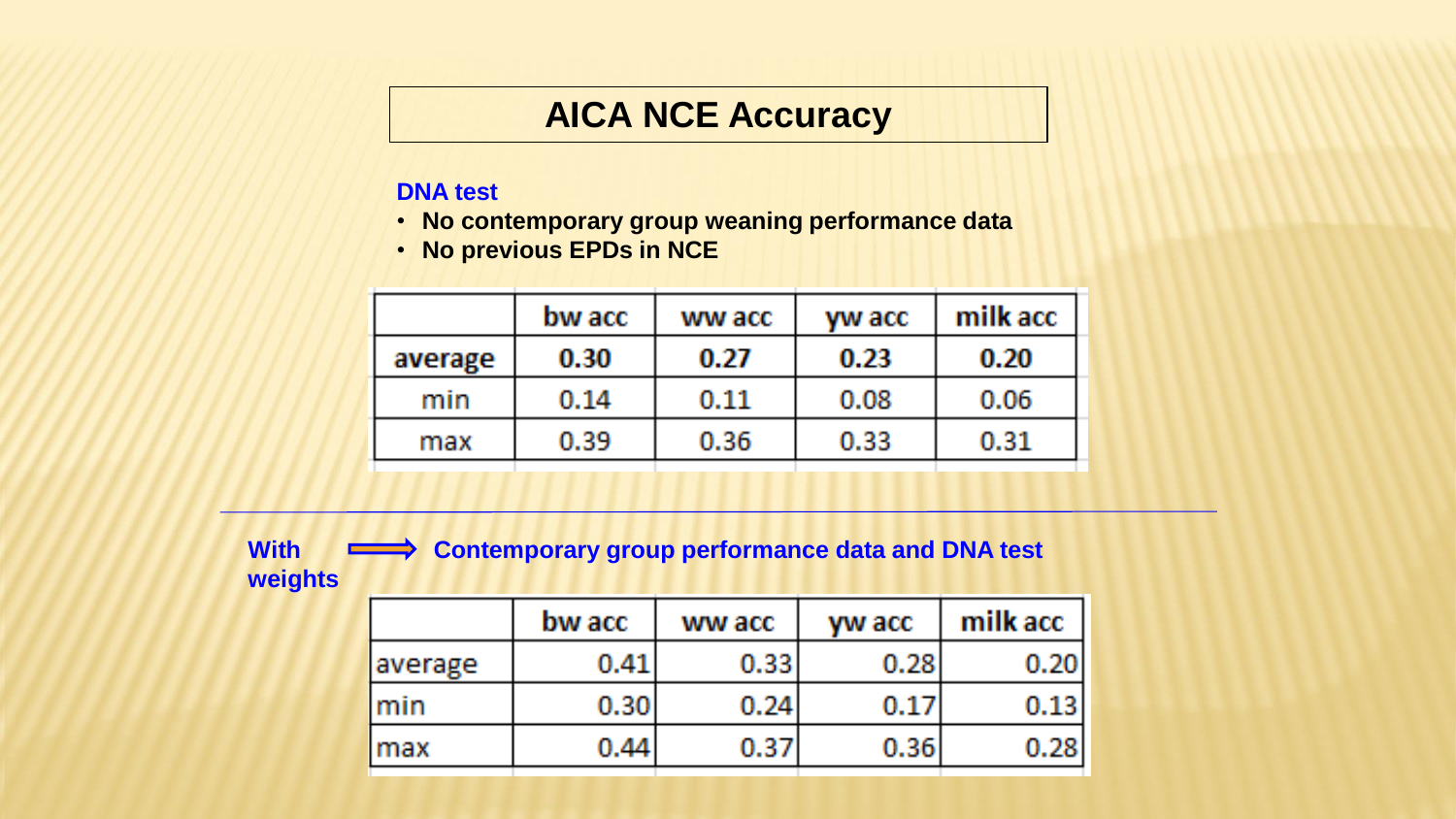#### **AICA NCE Accuracy**

#### **No DNA test**

**Contemporary group performance data (no DNA)**

|         | bw acc            | ww acc            | yw acc | milk acc |
|---------|-------------------|-------------------|--------|----------|
| average | 0.35 <sub>1</sub> | 0.27              | 0.20   | 0.15     |
| min     | 0.22              | 0.16              | 0.09   | 0.07     |
| max     | 0.39 <sup>°</sup> | 0.33 <sub>1</sub> | 0.32   | 0.24     |
|         |                   |                   |        |          |

#### **DNA added CONTEMPORATE:** Contemporary group performance data AND DNA

|         | bw acc | ww acc | <b>yw acc</b> | milk acc |
|---------|--------|--------|---------------|----------|
| average | 0.41   | 0.33   | 0.28          | 0.20     |
| Imin    | 0.30   | 0.24   | 0.17          | 0.13     |
| max     | 0.44   | 0.37   | 0.36          | 0.28     |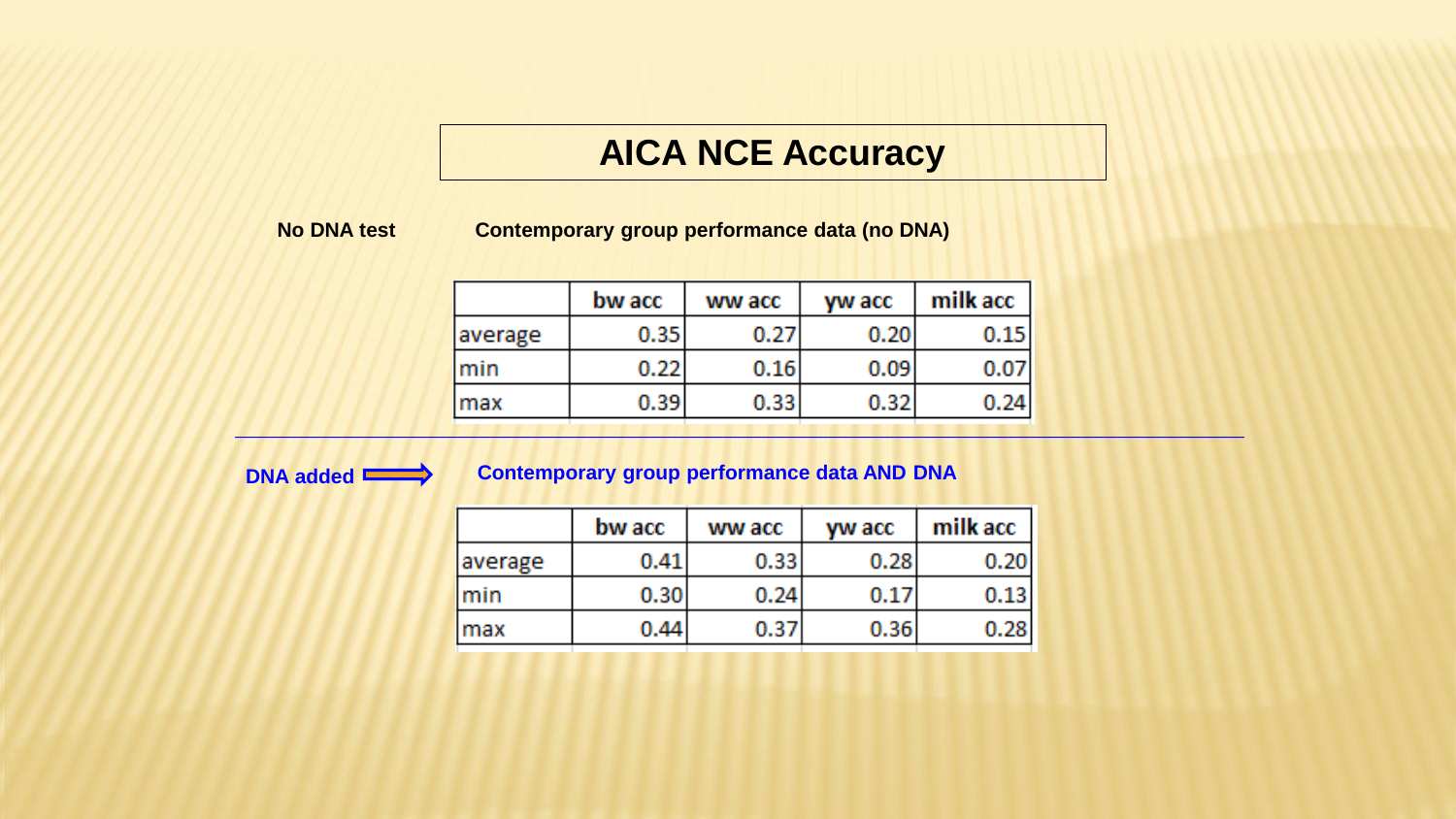## **IMPACT OF GE-EPD**

➢ TERMINAL SIRE INDEX Blends BW, WW, YW, REA, HCW, MB, Fat and economic factors into one economically relevant index

➢ CHAROLAIS ADVANTAGE Age and source verification program specific to Charolais influenced cattle

➢ UDDER QUALITY AND DOCILITY